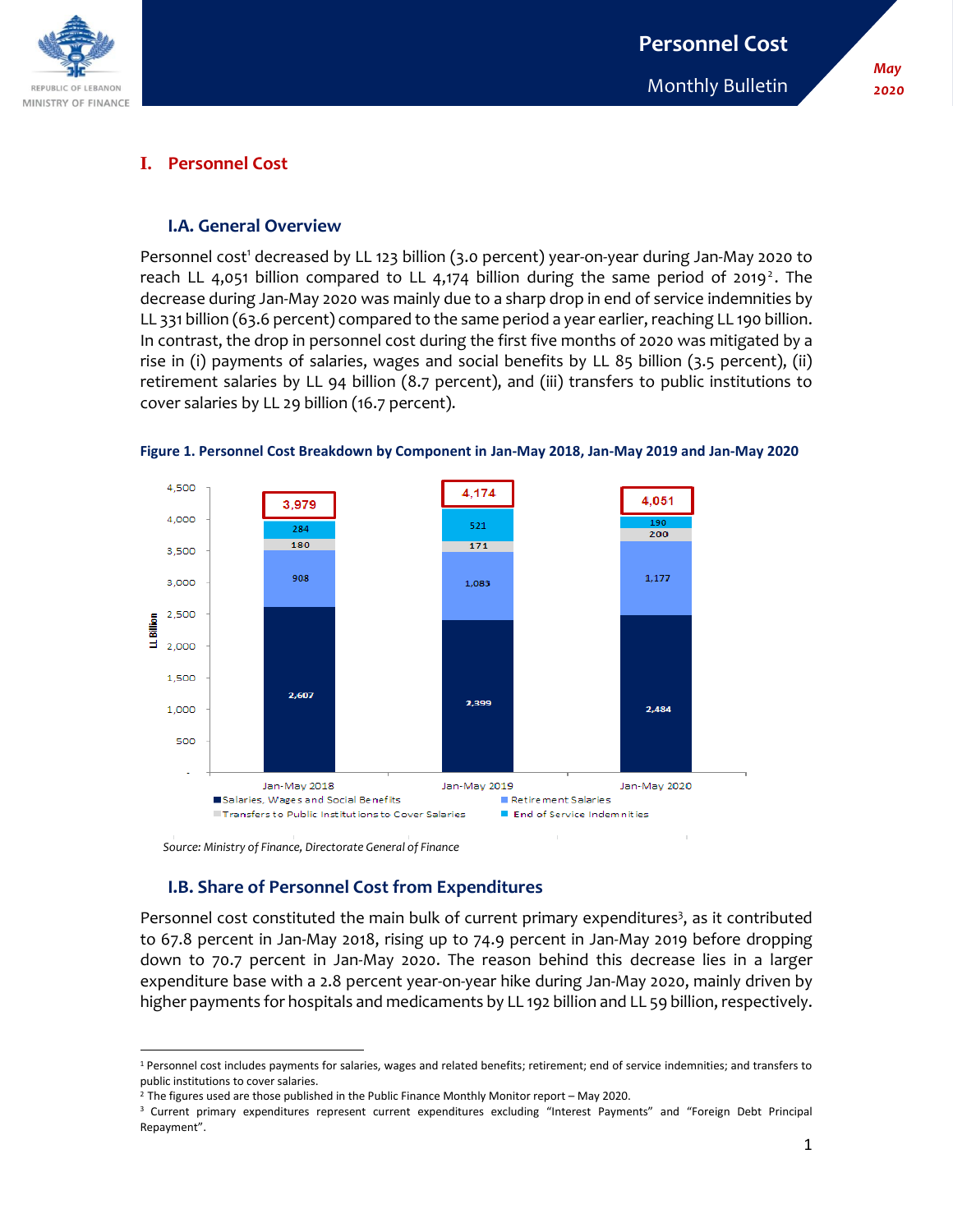

Personnel cost, as a percentage of total expenditures, was 46.5 percent in Jan-May 2020 compared to 40.4 percent in Jan-May2019.

The following figures represent the composition of total expenditures and current primary expenditures in Jan-May 2020:



**Figure 2. Composition of Total Expenditures and Current Primary Expenditures in Jan-May 2020**

*Source: Ministry of Finance, Directorate General of Finance* 

*N.B.: Other expenditures mainly include payments to hospitals, judgments and reconciliation, mission costs, accounting adjustments and external services.* 

## **II. Salaries, Wages, and Related Benefits**

Payments for salaries, wages and related benefits increased by LL 84 billion year-on-year to reach LL 2,484 billion in Jan-May 2020. Overall, this growth was mainly the result of a LL 100 billion increase in allowances paid for the military personnel adding to a LL 42 billion rise in the Government subscription and contributions in the public employees Cooperative. These increases were partly offset by the drop of (i) LL 57 billion in salaries and wages paid to the education personnel and of (ii) LL 12 billion in salaries and wages paid to the military personnel.

In terms of composition, "salaries and wages" constituted 73.7 percent of total payments for salaries, wages and related benefits to public sector employees in Jan-May 2020, followed by "allowances" (14.6 percent) and "employment benefits" (3.5 percent), while "other payments" and "unclassified allowances" represented the remaining 8.1 percent of the total.

Furthermore, salaries, wages and related benefits increased as a share from total primary spending from 33.6 percent in Jan-May 2018 to 35.4 percent in Jan-May 2019, and up again to 36.7 percent in Jan-May 2020.

The following figures represent the primary spending breakdown by component during the period under review.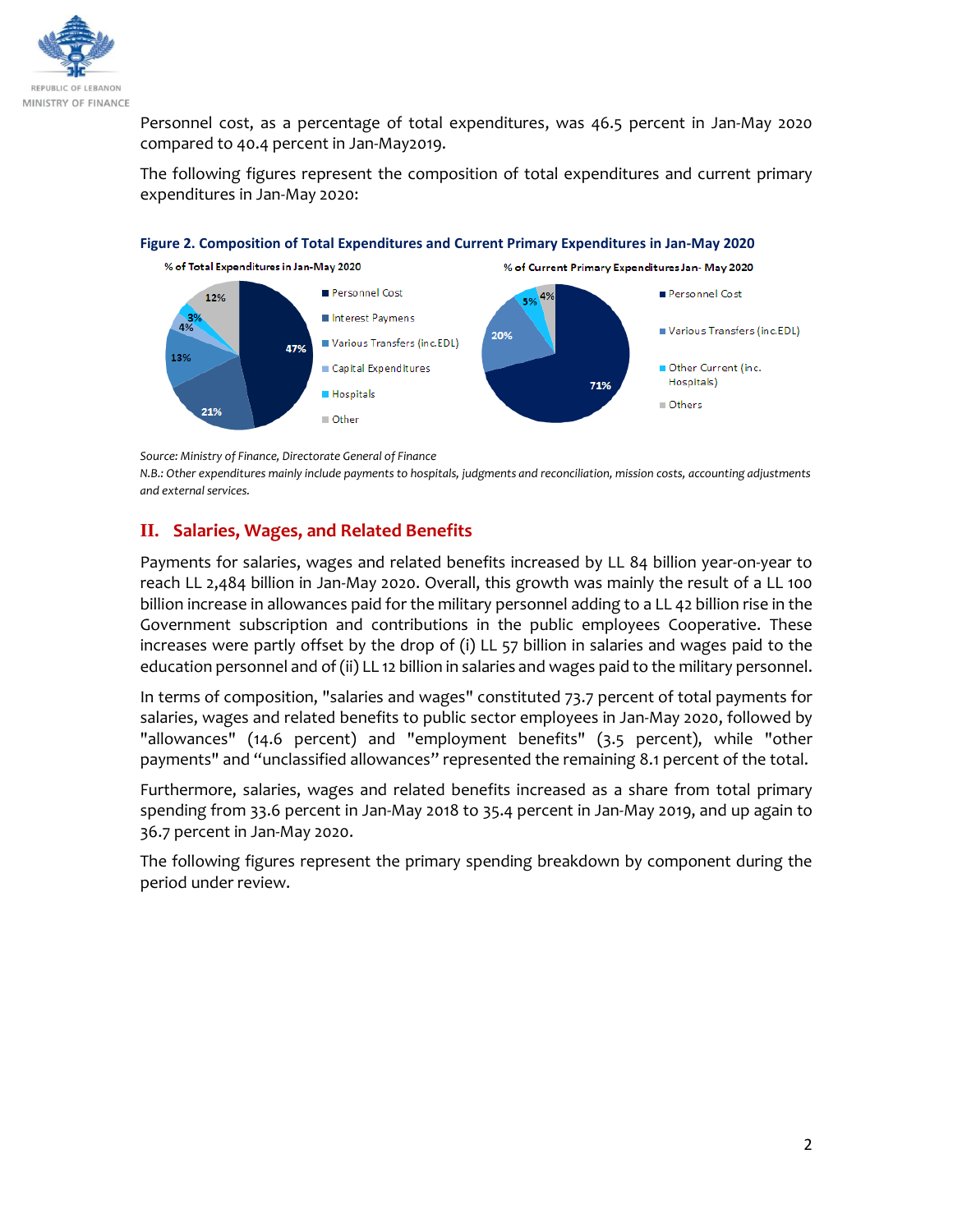

#### **Figure 3. Primary Spending Breakdown by Component during Jan-May 2019 and Jan-May 2020**



*Source: Ministry of Finance, Directorate General of Finance* 

*N.B.: Other expenditures mainly include transfers to CDR, transfers to public institutions to cover salaries, contributions to nonpublic sectors, VAT refund, and medicaments.*

| (LL billion)                                                     | <b>Basic Salaries</b> |       | <b>Employment</b><br>Benefits 4/ |                | Allowances 5/ |              | Other 6/       |                | <b>Total</b> |       |
|------------------------------------------------------------------|-----------------------|-------|----------------------------------|----------------|---------------|--------------|----------------|----------------|--------------|-------|
|                                                                  | 2019                  | 2020  | 2019                             | 2020           | 2019          | 2020         | 2019           | 2020           | 2019         | 2020  |
| <b>Military Personnel</b>                                        | 1,255                 | 1,243 | 44                               | 42             | 262           | 363          | 5              | 2              | 1,566        | 1,650 |
| Army                                                             | 824                   | 817   | 30                               | 29             | 197           | 215          | 1              | $\mathbf 0$    | 1,051        | 1,061 |
| <b>Internal Security Forces</b>                                  | 314                   | 316   | 11                               | 11             | 55            | 124          | $\overline{4}$ | $\overline{2}$ | 384          | 453   |
| <b>General Security Forces</b>                                   | 89                    | 81    | $\overline{2}$                   | $\overline{2}$ | 7             | 18           | $\mathbf{1}$   | $\mathbf 0$    | 98           | 101   |
| <b>State Security Forces</b>                                     | 28                    | 29    | 1                                | 1              | 4             | 5            | $\Omega$       | $\mathbf 0$    | 32           | 35    |
| <b>Education Personnel</b>                                       | 436                   | 380   | 26                               | 26             | $\mathbf{o}$  | $\mathbf{o}$ | O              | 14             | 463          | 420   |
| Civilian Personnel 1/                                            | 208                   | 209   | 24                               | 19             | 1             | $\mathbf{o}$ | 17             | 21             | 250          | 250   |
| <b>Government contribution</b><br>to employees cooperative<br>2/ |                       |       |                                  |                |               |              | 95             | 136            | 95           | 136   |
| <b>Customs Salaries 3/</b>                                       |                       |       |                                  |                |               |              |                |                | 27           | 28    |
| <b>Total</b>                                                     | 1,899                 | 1,832 | 95                               | 88             | 263           | 363          | 116            | 173            | 2,400        | 2,484 |

#### **Table 1. Salaries, Wages and Related Benefits Breakdown – Jan-May 2019 and Jan-May 2020<sup>4</sup>**

1/Includes salaries payments made to the Ministry of Public Health from the Guarantees account.

2/Government contribution to employees cooperative is provided to both the education and civil personnel. However, the allocation between the two types of personnel is not available and therefore is presented in a separate line item.

3/Includes salaries and wages and indemnities payment from guarantees account but excludes payments for allowances which are made from Customs Cashiers and can only be reclassified once Customs has sent the supporting document to the Directorate General of Finance.

4/Includes payments for family, transportation, overtime as well as various indemnities (including committee compensation and tax returns).

5/Includes payments for maternity and sickness, marriage, birth, death, hospital, education, medical and various social allowances, which are provided to military personnel only.

6/Amounts given to non-military bodies and includes (i) payments of bonuses, (ii) State contributions to the Mutual Funds covering Member of Parliaments, employees of the Lebanese University, judges, judges' aides and Islamic tribunal judges and (iii) State contributions (as an employer) to the National Social Security Fund public sector employees that are not covered by the Civilian Servant Cooperative.

l

<sup>&</sup>lt;sup>4</sup> Figures slightly differ from the aggregated ones in the Public Finance Monitor due to rounding effect.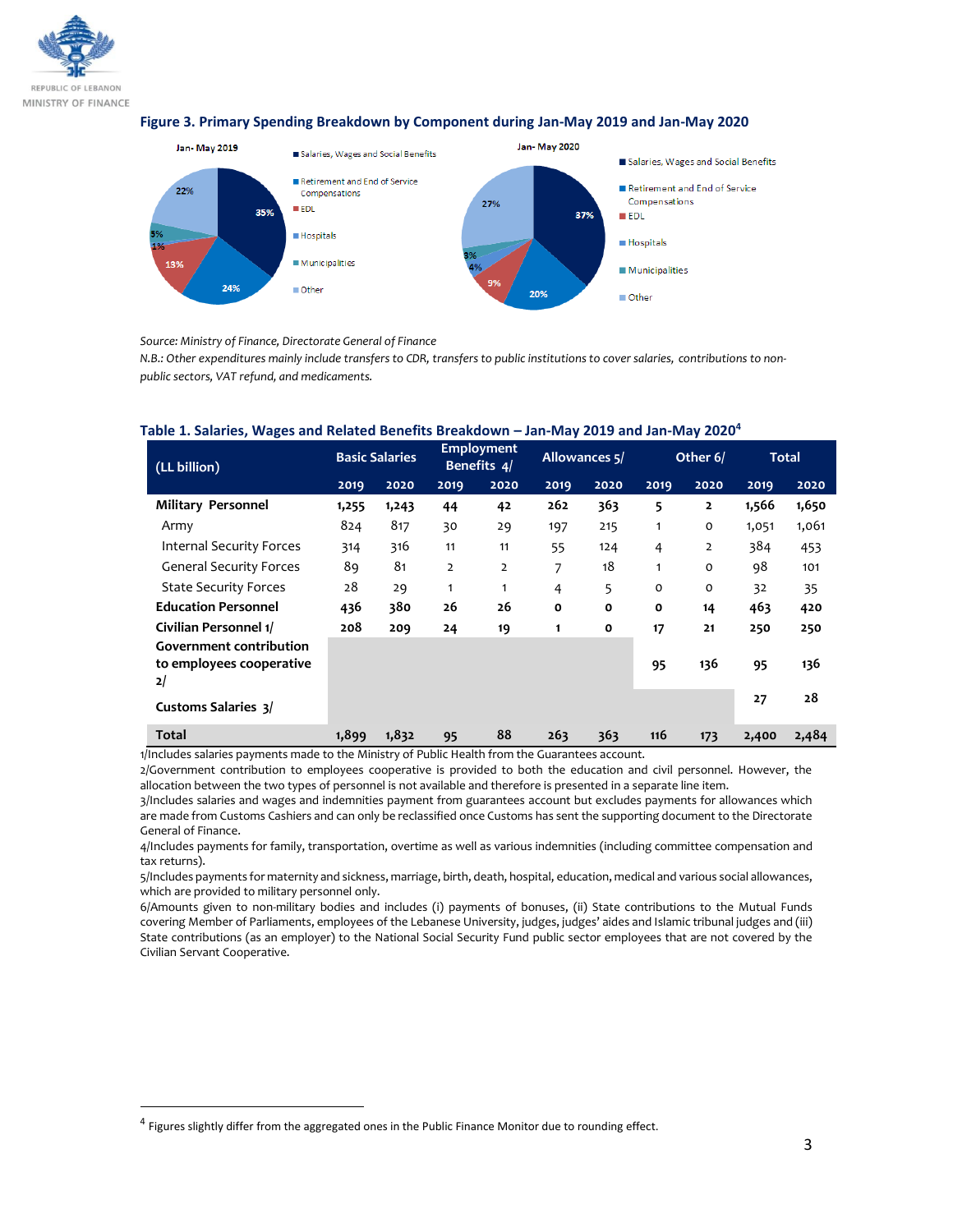

l

## **II.A. Salaries and Wages**

Salaries and wages of public sector employees, excluding indemnities, allowances and other benefits, decreased by LL 67 billion (3.5 percent) to reach LL 1,832 billion in Jan-May 2020. This decline was primarily the result of a contraction in salary payments for the education and military personnel.

#### *II.A.a. Salaries and Wages of Military Personnel*

Salaries and wages to the military personnel decreased by LL 12 billion (1.0 percent) in Jan-May 2020 compared to the same period of 2019. This was mainly attributed to a drop in salary payments to the General Security Forces and the Army, which fell by LL 7 billion each. In details, clothing indemnities allocated to the General Security Forces witnessed a year-on-year decline of LL 8 billion, while the basic salaries paid for permanent personnel at the Army dropped by LL 6 billion.

#### *II.A.b. Salaries and Wages of Education Personnel*

Salaries and wages of the education personnel significantly decreased by LL 57 billion (13.0 percent) year-on-year and stood at LL 380 billion in Jan-May 2020. The drop was due to lower salary payments to contractuals at the Directorate General of Vocational Training by LL 48 billion<sup>5</sup>, coupled with a LL 10 billion drop in salary payments for the permanent personnel at the primary education. Also, payments for contractuals at the primary education and trainees at the secondary education witnessed a similar year-on-year drop of LL 8 billion each. This was partly offset by a LL 20 billion rise in payments for the permanent personnel at the secondary education.

### *II.A.c Salaries and Wages of Civilian Personnel*

Salaries and wages to civilian personnel slightly increased by LL 1 billion (0.6 percent) year-onyear compared to the same period a year earlier, to reach LL 209 billion in Jan-May 2020. At the level of the ministries, the Ministry of Foreign Affairs and Emigrants (MoFA) represented the largest wage bill during the covered period, with a share of 17.2 percent of total salaries and wages paid to civilian personnel, followed by the Ministry of Justice (16.3 percent of the total) and the Ministry of Finance (12.1 percent of the total). (*For further details, kindly refer to table 2*)

In details, employees in the Ministry of Foreign Affairs and Emigrants had the most notable nominal year-on-year increase in salaries and wages in Jan-May 2020 with LL 1.8 billion (5.4 percent), followed by a LL 1.7 billion (14.6 percent) rise in salary payments at the Ministry of Public Works and transportation.

<sup>&</sup>lt;sup>5</sup> In January 2019, an exceptional payment of LL 48 billion was made to contractuals at the DGVT covering 30 percent of their fees pertaining to the academic year 2017/2018 according to decisions # 221, 222, 243, 244 dated 21/12/2018.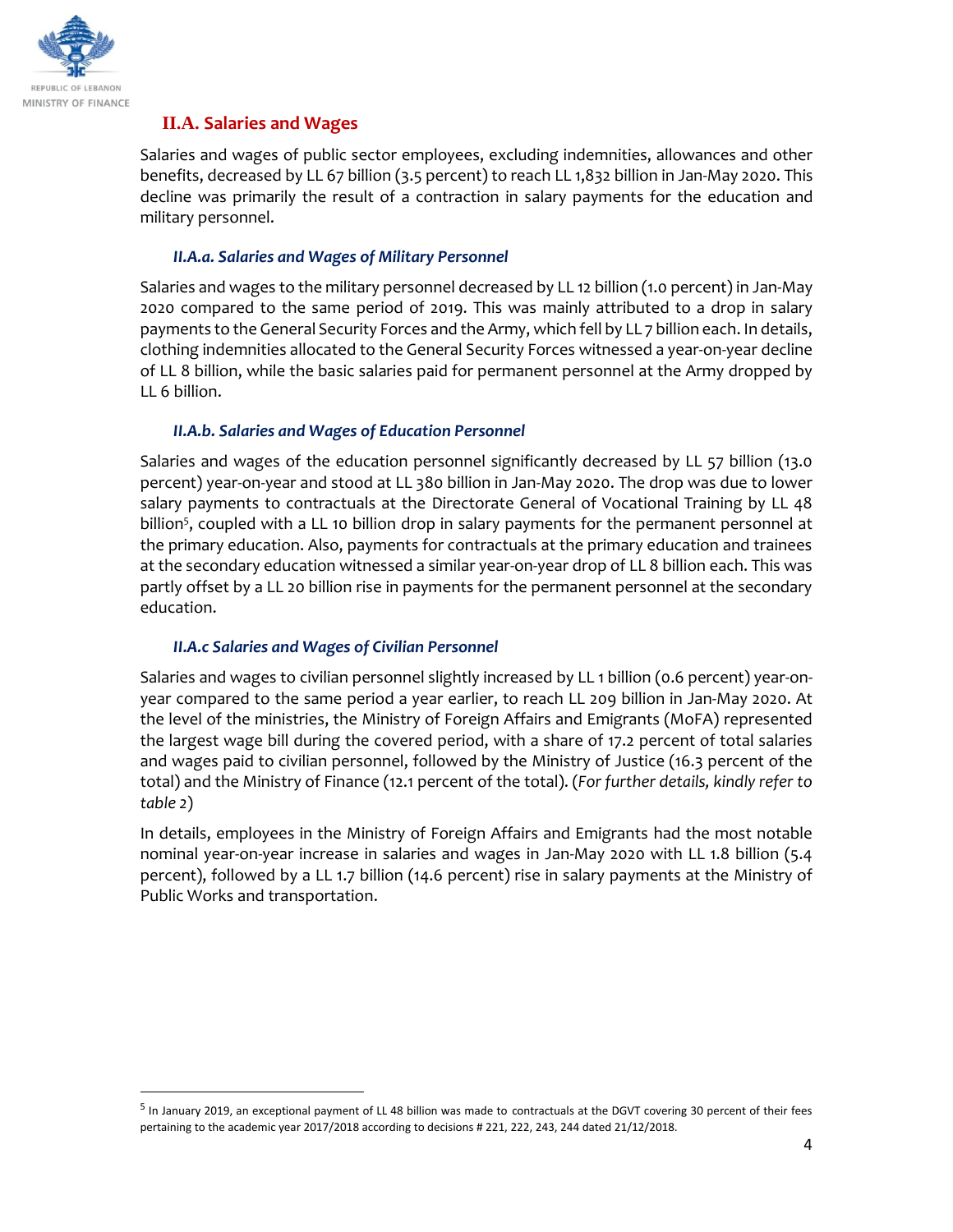

#### **Table 2. Civilian Salaries and Wages Breakdown by Ministry – Jan-May 2019 and Jan-May 2020**

| (LL million)                                | Jan-May | Jan-May | % from Total Civilian<br>Personnel in 2020 |  |
|---------------------------------------------|---------|---------|--------------------------------------------|--|
|                                             | 2019    | 2020    |                                            |  |
| Ministry of Foreign Affairs and Emigrants   | 34,036  | 35,887  | 17.2%                                      |  |
| Ministry of Justice                         | 33,939  | 34,030  | 16.3%                                      |  |
| Ministry of Finance                         | 25,259  | 25,386  | 12.1%                                      |  |
| Presidency of the Council of Ministers      | 20,218  | 19,819  | 9.5%                                       |  |
| Parliament                                  | 18,185  | 17,740  | 8.5%                                       |  |
| Ministry of Public Works and Transportation | 11,637  | 13,332  | 6.4%                                       |  |
| Ministry of Agriculture                     | 10,822  | 10,557  | 5.0%                                       |  |
| Ministry of Public Health                   | 10,286  | 9,448   | 4.5%                                       |  |
| Ministry of Interior & Municipalities       | 7,350   | 7,364   | 3.5%                                       |  |
| Ministry of National Defense                | 6,709   | 6,835   | 3.3%                                       |  |
| Other                                       | 29,483  | 28,729  | 13.7%                                      |  |
| <b>Total</b>                                | 207,924 | 209,127 | 100%                                       |  |

*Source: Ministry of Finance, Directorate General of Finance*

## **II.B. Payment of Allowances**

The cumulative payment of allowances to public sector employees increased significantly by LL 100 billion (38.0 percent) to reach LL 363 billion during Jan-May 2020. The hike was mainly due to a LL 69 billion rise in allowances paid to the Internal Security Forces reaching LL 124 billion, and an LL 18 billion increase in allowances disbursed to the Army reaching LL 215 billion by the end of May 2020. In addition, allowances disbursed to the General Security Forces increased by LL 12 billion during the covered period to reach LL 18 billion in Jan-May 2020.

In details, allowances paid to the Internal Security Forces witnessed a sharp hike of LL 69 billion (126.2 percent) mostly due to a LL 51 billion rise in hospital expenses, followed by a LL 10 billion hike in sickness and maternity expenses and a LL 5 billion increase in treatment costs in medical centers.

In addition, allowances paid to the Army increased by LL 18 billion, mainly as a result of a LL 13 billion rise in hospital expenses along with a LL 4 billion increase in sickness and maternity expenses.

Lastly, allowances paid to the General Security Forces rose by LL 12 billion in Jan-May 2020 compared to the same period 2019, given a LL 9 billion rise in hospital expenses.

### **II.C. Government subscription and contributions in the Employees Cooperative**

Payments to government subscription and contributions to the Employees Cooperative reached LL 136 in Jan-May 2020 compared to LL 95 billion a year earlier.